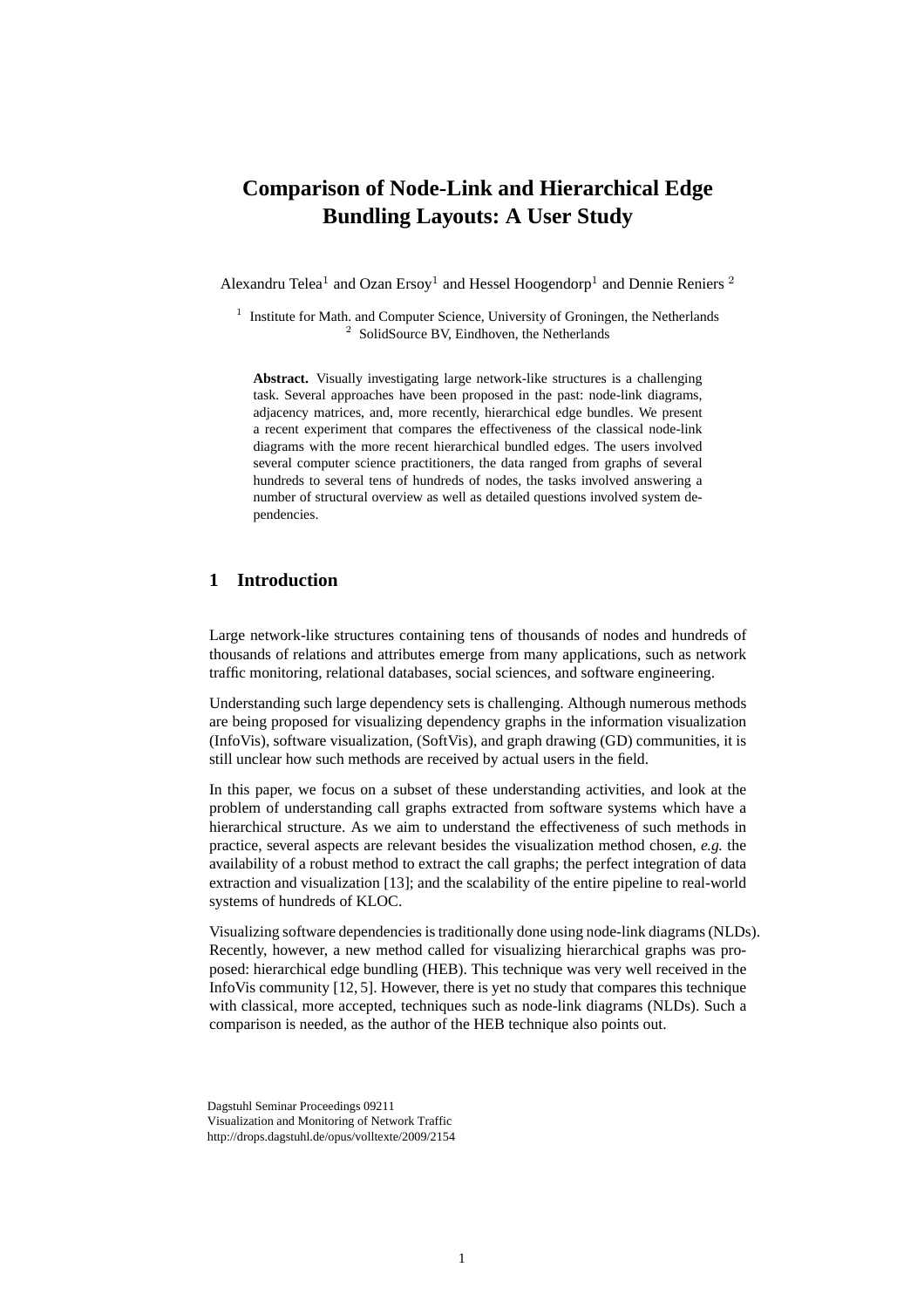To this end, we performed a study that compares our own implementation of the HEB, which adds several enhancements we found useful, and several classical NLD layouts provided in the Tulip graph visualization framework [1]. The comparison was done in the context of software understanding of large call graphs. To this end, we integrated both NLD and HEB implementations with an own pipeline for static analysis and call graph extraction from large C/C++ software systems [26].

The two integrated analysis-and-pipeline tools (HEB and NLD) were used by several professional C/C++ developers to get insight in, and answer specific questions on, several large third-party software systems, such as *bison*, *Mozilla Firefox*, and OINK [22]. We compared the results with the aim of drawing conclusions on the suitability of the two types of visualizations.

We can describe our work using the 5-dimensional model of Marcus *et al* [18]: our *task* is to analyze how two different visual metaphors support the visual understanding of large call graphs; the *audience* includes software developers, designers, and architects; the *target* is a graph containing attributed call and hierarchy data; the *medium* consists of two different visualization tools, the Tulip framework and our own enhanced HEB method; finally, the *representation* consists of various types of node-link diagrams and the HEB metaphor.

This paper is structured as follows. In Section 2, we overview related efforts on visualizing hierarchical call graphs and C/C++ static dependency analysis. Sections 4.1,4.3 and [22] present a user study comparing the HEB and NLD visualizations on call graphs extracted from the BISON, Mozilla Firefox, and OINK systems, and also introduces several HEB enhancements. Section 4.5 discusses the results. Section 5 concludes the paper.

# **2 Related Work**

Related work addresses two topics: dependency extraction from source code and visualizing the extracted data.

Here, we focus on large C and  $C_{++}$  programs.  $C_{++}$  programs are particularly challenging, as they have a deep hierarchical structure (folders, files, namespaces, classes, nested classes, methods), while C program structure is limited to folders, files, and functions. Also, object-oriented code is supposed to be more modular than procedural code, so a good visualization should be able to emphasize the presence (or absence) of such modularity.

Several C++ static analyzers exist, *e.g.* SRCML [4], GCCXML, DMS [2], ASF+SDF [30], CPPX [17], ROSE [23], OINK [20, 19], COLUMBUS [7], and SOLIDFX [26]. For our task, we need an analyzer that understands the entire C/C++ language and performs full semantic analysis (needed to link function calls to function definitions and deliver the function-class-namespace-file scoping hierarchy of calls), understands various C/C++ dialects, and scales to millions of lines of code (LOC). After analyzing the existing options, we choose SOLIDFX, a recent C/C++ static analyzer that compiles with the above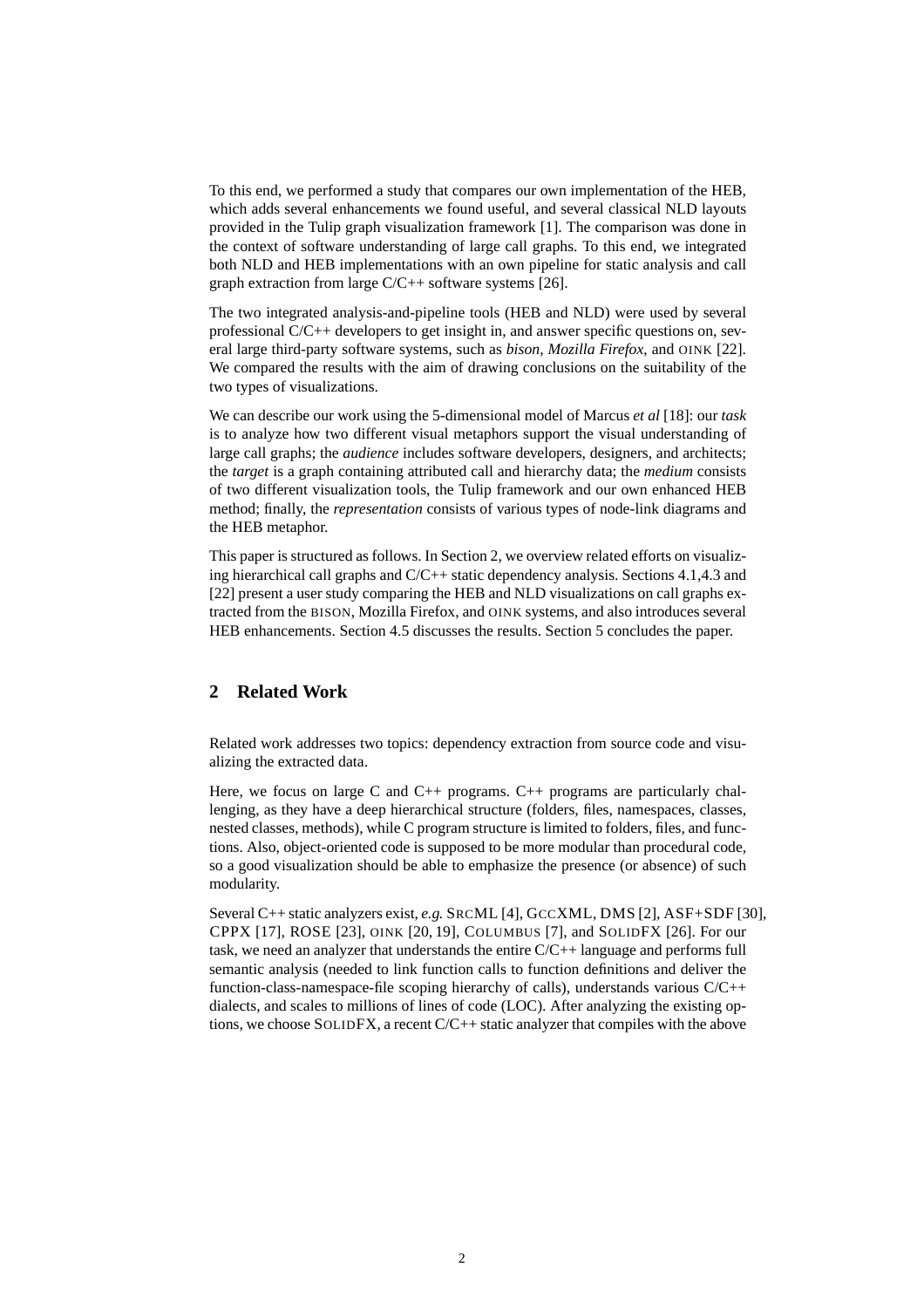requirements. Further information on SOLIDFX and its usage for call graph extraction is available in [26, 29].

Dependency and call graph visualization is a well-known research area. Visualizing only call relations is of limited use, as these have to be correlated with the system structure. Hence, many visualization methods combine *call* and *hierarchy* (scoping) data into so-called compound digraphs.

Several visualizations for hierarchy and association relations exist [21]. SHriMP methods show containment as nested boxes and associations using the classical node-link model atop of the nesting [27, 3, 24]. Variations hereof are well known in SoftVis, *e.g.* Rigi [25], CodeCrawler [14], VCG [16] and SoftVision [28]. However, for large systems, association relations tend to clutter the nested layout. ArcTrees draw containment as nested rectangles and associations as curved arcs connecting the elements [21]. Curved edges showing associations can also be overlaid on treemaps [6]. However, both ArcTrees and curved edges on treemaps have cluttering problems, like SHriMP. Matrix views remove clutter by showing associations as an adjacency matrix and hierarchy as tree views or icicle plots along the matrix edges [31]. However, matrix views are less intuitive than node-link diagrams and also are less effective in showing modularity [9, 31].

Hierarchical edge bundles (HEBs) are a recent advance in displaying large compound digraphs [12, 5]. Containment is compactly shown as a circular icicle plot. Associations are drawn as splines, routed to follow the hierarchy. For modular systems, edges get 'bundled' together thereby showing the modularity. Visual edge clutter is interpreted as a sign of limited modularity. Although HEBs have been used to visualize call graphs [5], a comparison on the effectiveness of HEBs with other dependency visualizations is still to be done [12]. This is the aim of the current paper.

# **3 Methodology**

To compare the NLD and HEB visualizations, we proceeded as follows. First, we extracted call graphs from increasingly large systems: the *bison* parser generator, the OINK C/C++ static analysis framework, and the *Mozilla Firefox* browser. Five developers with no prior knowledge of these systems were introduced to the NLD and HEB visualizations, over a few days, using small datasets, until they were comfortable with their operation. The developers used the NLD and HEB visualizations to answer a number of generic questions on the large systems, *e.g.*: which are the main components; how these components communicate with each other; assess the system modularity; where is dead code (uncalled functions); and how are polymorphic interfaces (*i.e.* function pointers and virtual functions) used throughout the code. Next, specific questions were asked, *e.g.*: which interfaces (*i.e.* functions declared in the same component) does a given component call, or provide; and where is a given interface used. We recorded the answers, as well as additional comments and remarks on workflow and usability. A sixth person with detailed knowledge on the analyzed systems performed the study separately and checked the answers of the other five.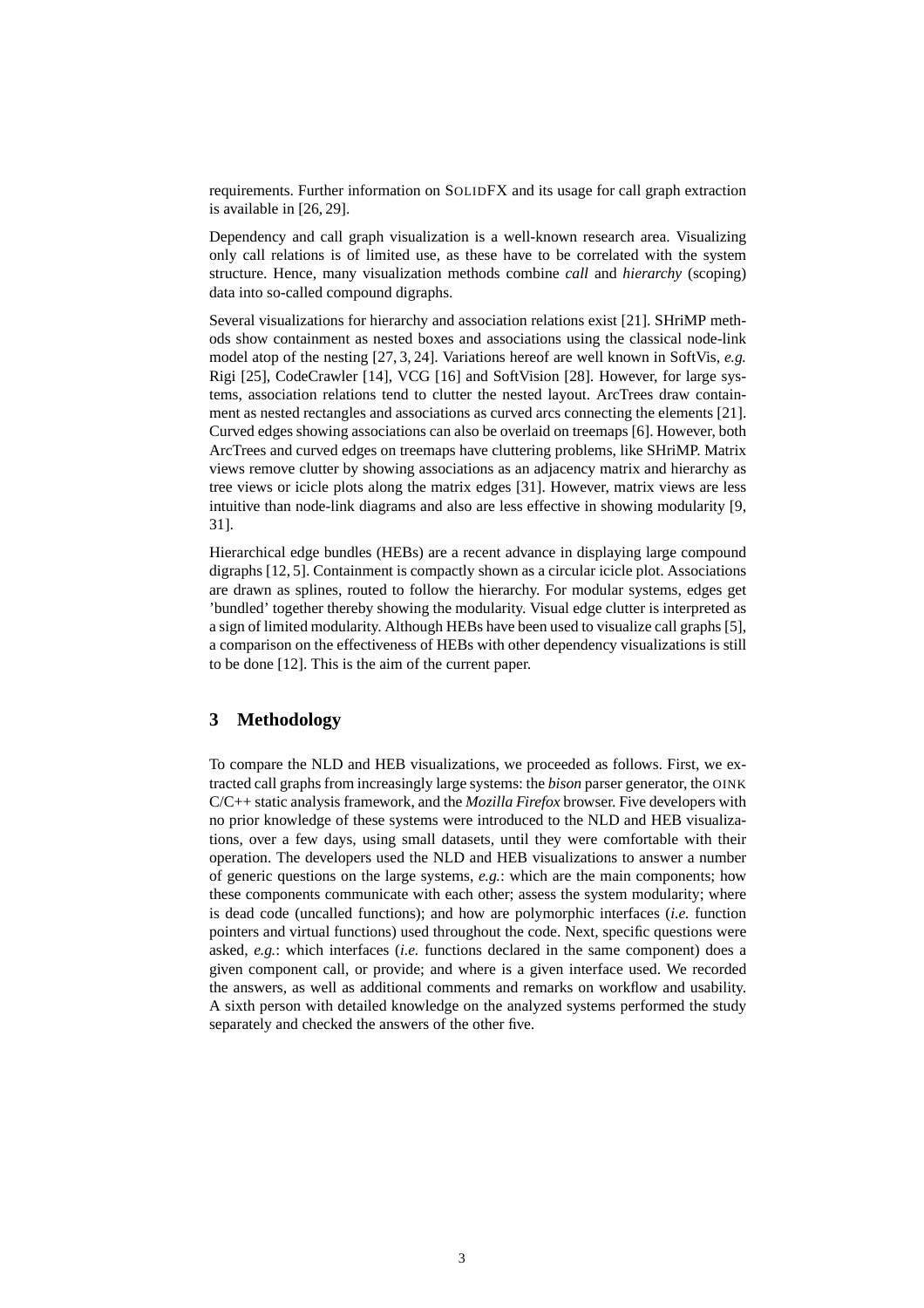# **4 Case study 1: The** *bison* **parser**

## **4.1 Node-link visualizations**

The first type of visualization we analyzed is the classical NLD visualization. Nodes are function definitions , directories, files, and classes, and edges show calls. For visualization, we used the Tulip framework [1]. Tulip offers a wide range of search, layout, visualization, navigation, and interaction features, as well as high scalability for graphs of hundreds of thousands of elements. All operations are directly accessible via a well-documented user interface (menus, dialogs), making it usable with zero programming effort. This is important, as we assume our users want to quickly investigate large call graphs, and have no time or experience to develop their own visualization code. Although less known in the SoftVis community, Tulip is well-known in the InfoVis community, has a large user base, and is arguably one of the most sophisticated graph visualization frameworks available.



**Fig. 1.** Visualizations of the *bison* call graph using Tulip: hierarchy only using bubble trees (a) and directed trees (b); hierarchy and calls using bubble trees (c) and dendrograms (d); force-directed layouts of hierarchy and calls using HDE embedder (e) and GEM (f)

Figure 1 shows several snapshots of the *bison* call graph (868 functions, 5535 calls) produced using the NLD layouts of Tulip. We noticed that all users first aimed at obtaining a simple hierarchy view, the reason being to get an idea of the system size, number of layers, and which are the largest subsystems. Images (a) and (b) in Fig. 1 show the two layouts which were found best for this task: the bubble tree layout, which arranges children in a circle around their parent [10] and the classical directed tree layout. For all systems analyzed, the bubble tree layout was found easier to comprehend, as it yields layouts with good aspect ratios, and also lets one easily compare relative subsystem sizes (circle size versus length of a row of nodes in the tree layout).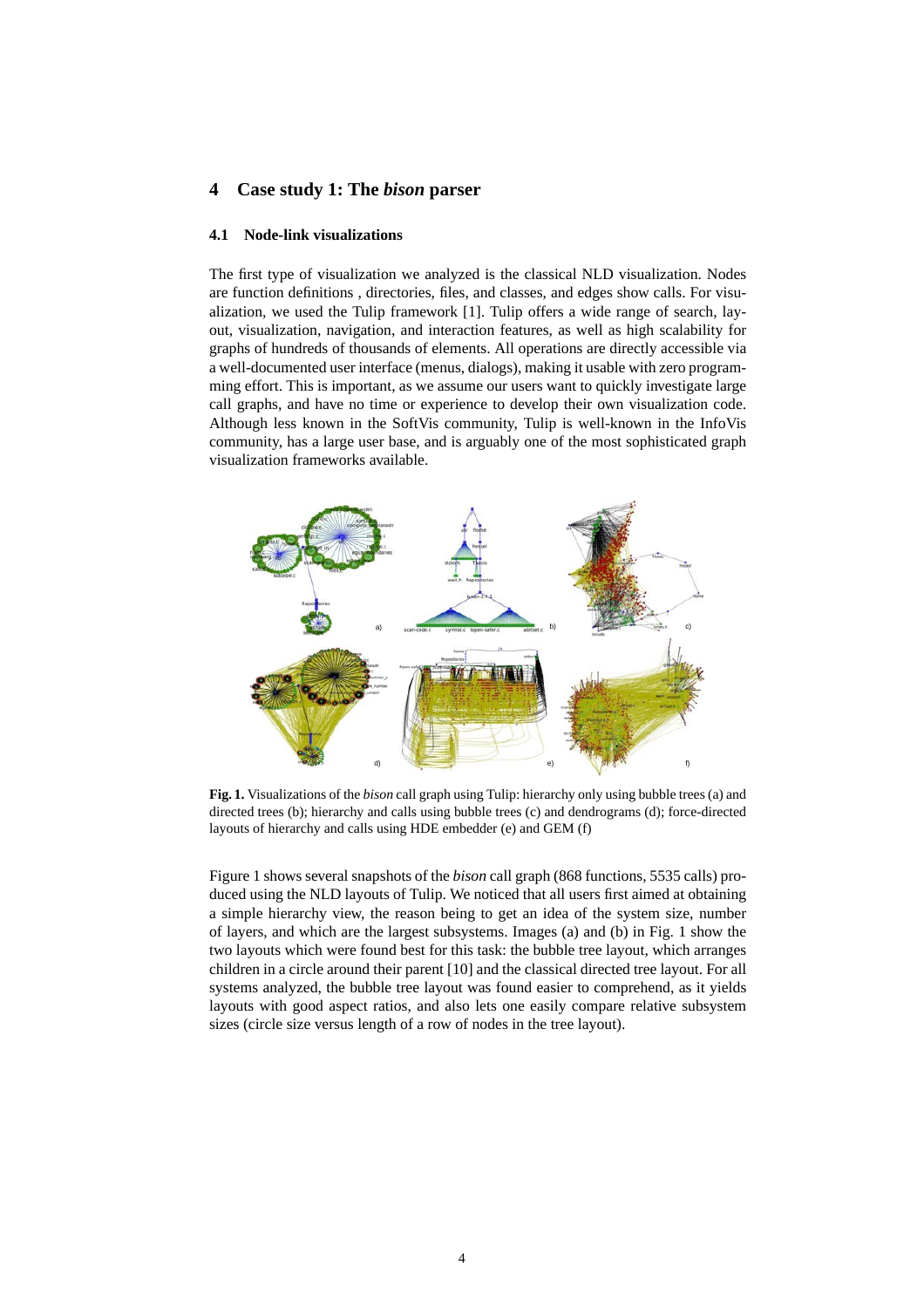Next, calls were added to the picture. The first try was to add them to the existing hierarchy visualizations. Figure 1 c shows the complete compound graph with the bubble tree layout. Thin yellow (light) lines are calls, thick black lines show containment <sup>3</sup>. Node colors and shapes show their type: directories (blue, squares), files (green, squares), and functions (red, circles). As suspected upfront, the result is quite cluttered. At this scale, the only conclusion drawn is that the three main subsystems lib, src and include, *i.e.* the top-left, top-right, and bottom large circles respectively, are all strongly connected. Also, it was noticed that functions are not uniformly spread over files: some green squares are surrounded by many red circles. These are files containing many functions. Others have only one or a few such circles. These are files containing few used functions, *e.g.* the include subsystem.

Other tree layouts and parameter settings provided by Tulip were tried to show both hierarchy and calls. Most did not produce useful results, due to the high clutter caused by the call edges. For example, Fig. 1 d shows a dendrogram layout overlaid with call edges drawn as splines. It might be argued that this layout is useful to compare call depths of subsystems, by looking at the height of the red dot sequences (functions) in the lower part of the image. However, showing the actual call edges only produces clutter.

Next, several force-directed layouts were tried out. Figures 1 e and f show the compound graph drawn using the HDE embedder [11] and GEM [8] layouts of Tulip. The HEB layout is able to pull the hierarchy nodes (directories and files, shown in blue, respectively green) apart from the functions (shown in red, in the middle). However, the function nodes, strongly connected by many calls, form an unreadable cluster in the middle. Figure 1 f shows a layout using the well-known GEM spring embedder. This layout is able to pull apart the include subsystem, which contains system functions used by the *bison* core, but cannot separate the *lib* and *src* subsystems, which are tightly coupled.

Overall, the bubble layout was found the best for the generic comprehension tasks, as it yields stable, regular node placements. This layout strongly emphasizes hierarchy, which is used as a visual guide when analyzing specific call relations. For the specific comprehension tasks (see Sec. 3), the built-in search-by-attribute-value and path highlighting functions of Tulip were used. Although these functions are easily accessible via Tulip's GUI, the high visual clutter (even with the bubble tree) severely impaired comprehension.

### **4.2 Hierarchical edge bundling visualizations**

For the HEB visualization, we used SOLIDSX, our own implementation of the HEB method with several enhancements, described next<sup>4</sup>. The design of SOLIDSX is minimalist: all operations are available within the main visualization, by a small number of mouse clicks.

<sup>&</sup>lt;sup>3</sup> We recommend viewing this paper in full color.

<sup>4</sup> SOLIDSX is available from www.solidsourceit.com/products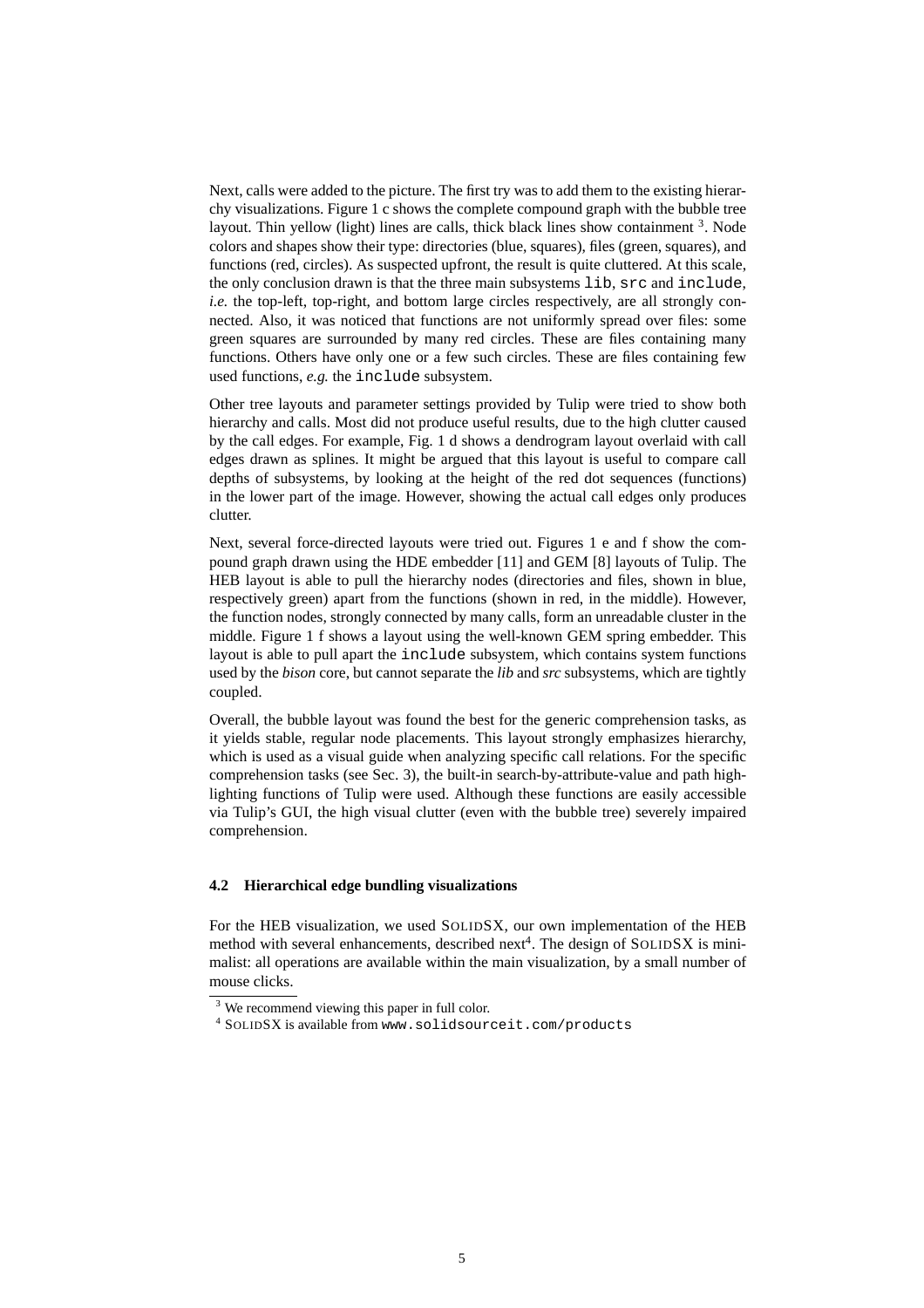Figure 2 a is an overview of the same *bison* call graph. Several points were made when comparing this image with the NLD layouts (Fig. 1). Showing containment as concentring rings was very easy to understand. Node labels are, at least on the outer rings, readable, which was seen as a great advantage compared to the NLD label display. Although Tulip does great effort to eliminate label overlaps, this was not seen as highly effective. Labels still overlap call edges, and the label level-of-detail feature makes labels pop in and out the view based on the zoom level in a disturbing way.

We enhanced the HEB design to display attributes. Each node in SOLIDSX's input graph can have any number of data attributes, stored as (name,value) pairs, the values being string, numerical, or boolean. We map these values to node colors. A pop-up widget displays all different attribute names (Fig. 2 a top-right). Attributes can be sorted by name or number of different values they take. Brushing over the listed attributes changes the colormapped attribute interactively, enabling one to compare different attributes over the same dataset, with one single mouse click and mouse stroke. For numerical and boolean attributes, we use a blue-to-red colormapping. Strings are color-mapped based on alphabetical ordering. The same mechanism is provided for edge attributes, which are mapped to edge colors.



**Fig. 2.** Visualizations of the *bison* call graph using SOLIDSX: entire system (a); selected subsystem with most function-pointer calls (b)

The *bison* graph (Fig. 2 a) clearly shows the main interactions between its three subsystems: src-lib (1), src-include (2), and lib-include (3). The bundling reduces visual clutter as compared to the NLD visualizations (Fig. 1). Finding functions which do not get called was easy: these are the innermost circle segments which have no edges. Doing this with the NLD visualizations was only possible using Tulip's search features, but not the images.

Finding 'polymorphic' interfaces<sup>5</sup> was easy, by coloring edges based on call type. In Fig. 2 a, static function calls are red, and pointer calls are blue (a minority, mainly in bitset.h, below in the image). When clicking on a node, *e.g.* bitset.h, the file and all its contained functions are outlined in black (Fig. 2 b). This file has many blue

<sup>5</sup> These are C functions called via pointers in *bison*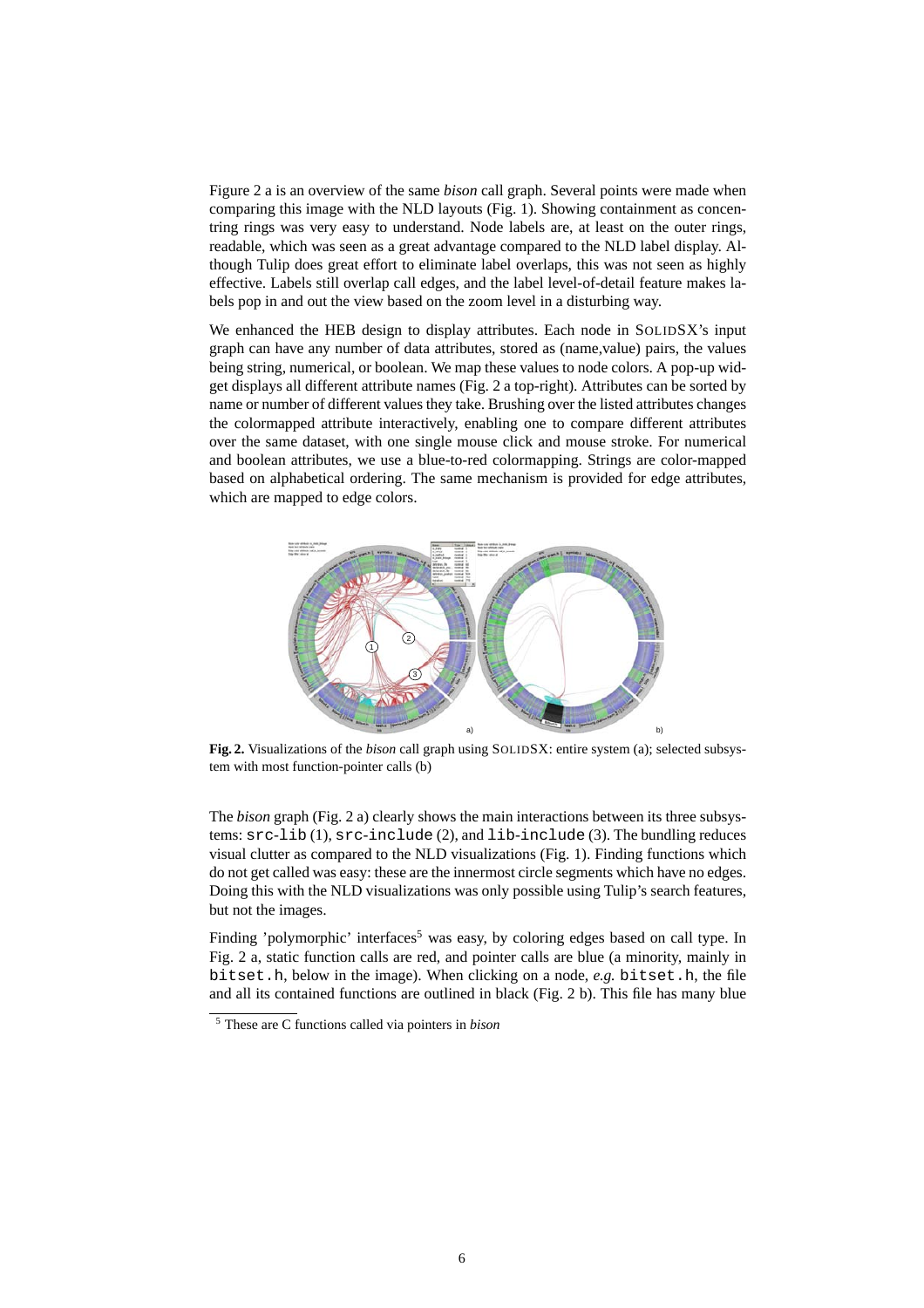edges going to itself, two blue edges going to bitset.c to its left, and a few red edges going to other parts of the system. This was interpreted as follows: bitset.h provides many function declarations with equivalent signatures (the loop-like edges atop bitset.h); these are only called via pointers; only few clients call such function pointers (red outward edges from bitset.h); and only two function definitions, in bitset.c, implement these interfaces.

Adding color to nodes brings additional insight. In Fig. 2, we show the static linkage attribute of a function. static functions are green, nonstatic ones are blue. Interestingly, all function declarations in bitset.h are static. Hence, access to these 'polymorphic' features of *bison* can only be done via pointers to them.

#### **4.3 Case Study 2: Mozilla Firefox**

In the second example, we analyzed the Mozilla Firefox code. Given space limitations, we only discuss two plugins of the entire system. Figure 3 a,b visualize the entire call graphs of the *libgklayout* plugin (11817 functions, 21167 edges) using SOLIDSX and Tulip's GEM layout. Directories are blue, files are yellow, classes are green, and functions are cyan. Static calls (edges) are red, virtual calls are cyan. At this scale, the GEM layout is clearly too cluttered. The HEB layout is reasonably easy to read, due to the edge bundling. For example, we see that almost all virtual calls go to a few functions in the *nsCOMPtr.h* file, outlined in black in the upper-left of Fig. 3 a. The virtual calls are only visible as a blue spot in the GEM layout (Fig. 3 b).



**Fig. 3.** Call graphs of Mozilla plugins: *libgklayout* (a,b) and *libembed* (c,d). Color emphasizes virtual calls.

Figure 3 shows a further enhancement we added to the basic HEB. Users can show or hide entire hierarchy layers by simple mouse clicks. Hidden layers, here the top-level ones, are drawn as thin rings, thereby givinga cue of the hierarchy depth. This saves screen space for the inner layers in deep hierarchies. Fig. 4 shows a zoom-in on a small sector of Fig. 3 a. We see here 10 hidden layers which take up only the space needed by a single layer in the big picture.

Figure 3 c,d shows a smaller plugin, *libembed* (677 nodes, 936 edges). At this scale, both the NLD and HEB layouts perform similarly. In both cases, the users detected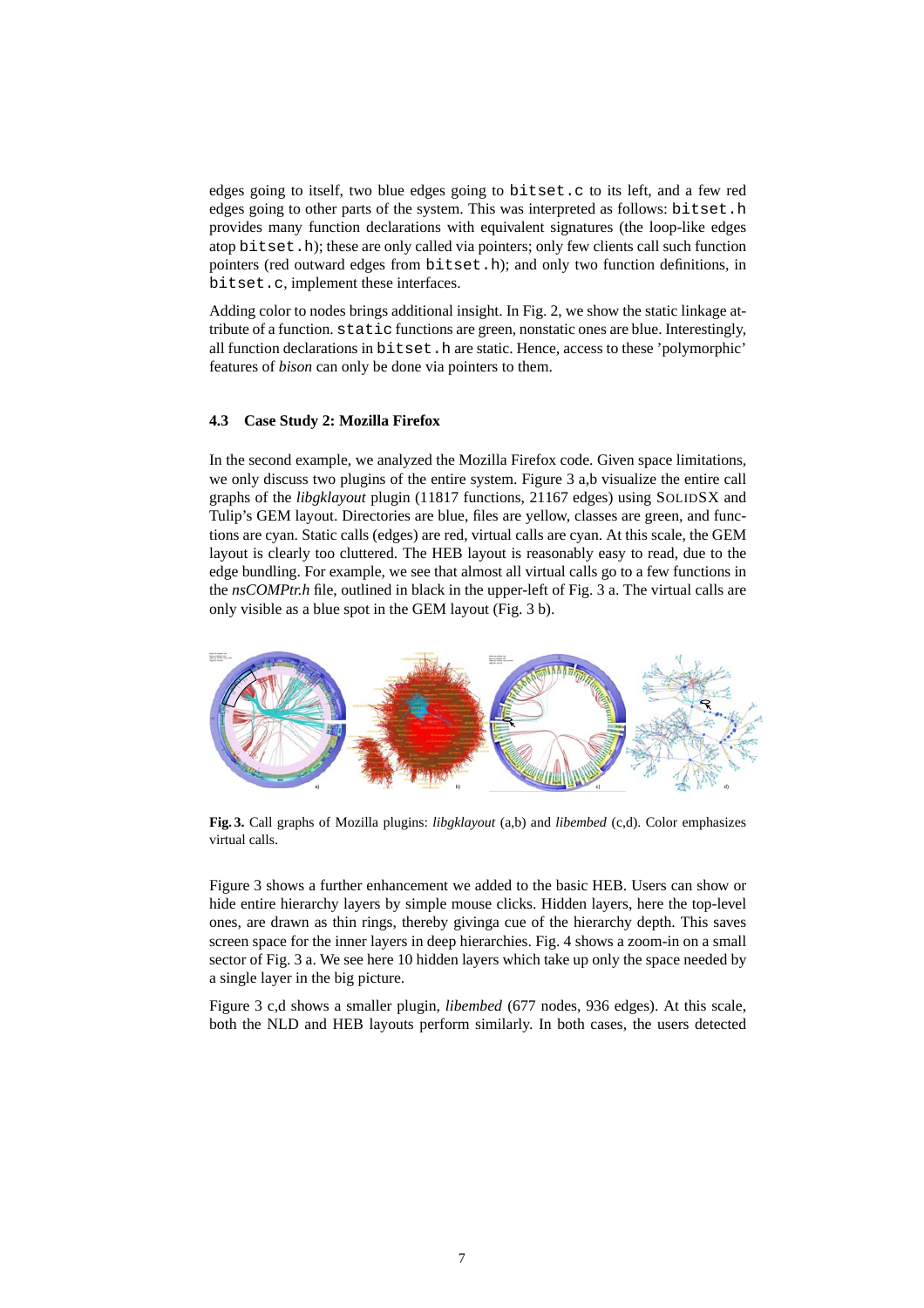

**Fig. 4.** Zoom-in on Fig. 3 a illustrating the hierarchy hiding

quite easily, that this plugin contains only a single virtual function (marked by an arrow in the images), called 7 times. This figure shows another enhancement of the original HEB layout: Instead of rendering all nodes on the same level as contiguous segments on the same circle, we leave gaps between nodes which do not have the same parent. Hence, contiguous circle segments indicate siblings, and gaps separate subtrees. This emphasizes the hierarchical structure at the expense of a little extra space.

### **4.4 Case Study 3: The OINK Framework**

In this last example, we analyzed the OINK  $C/C++$  static analysis framework. OINK has around 350 KLOC mainly in C++, with small parts in C. Its architecture is quite elaborate. It consists of a lexer, a GLR parser (*elkhound*), a class library for the over 180 C/C++ grammar nodes (*ast*), and a semantic analyzer (*elsa*). Our expert programmer, who worked for over 2 years on OINK, stated that the lexer, parser generator, and AST library are modular and reusable subsystems, while the semantic analyzer is a complex subsystem, with tight couplings with the rest. The question was if this insight could be obtained by the other users using only dependency visualizations.

The OINK call graph, with 23497 functions, 242132 calls, and 2060371 attribute values, is *two* orders of magnitude larger than all systems visualized so far with the HEB method [5]. At this scale, all NLD layouts in Tulip either produce only clutter or abort with no result. Since showing all these calls at once may be too much even for the HEB layout, we added support for navigation by hierarchy layers. Clicking on nodes allows expanding or collapsing. Collapsed nodes aggregate all their calls from/to outside nodes and show a single thick edge per such node. If all aggregate edges have the same visible attribute value, then this value colors the edge, else the edge is colored gray. Figures 5 ac show the calls of the entire OINK system at file level (a), class level (b), and method level (c). These views are produced with only three clicks, each click further expands a deeper hierarchy level. Directories are blue, files are yellow, classes are green, and functions are blue.

In Fig. 5 a, the *ast* and *elhound* systems are selected, *i.e.* marked with white background and thick black borders. We see that these systems have few calls from the analyzer's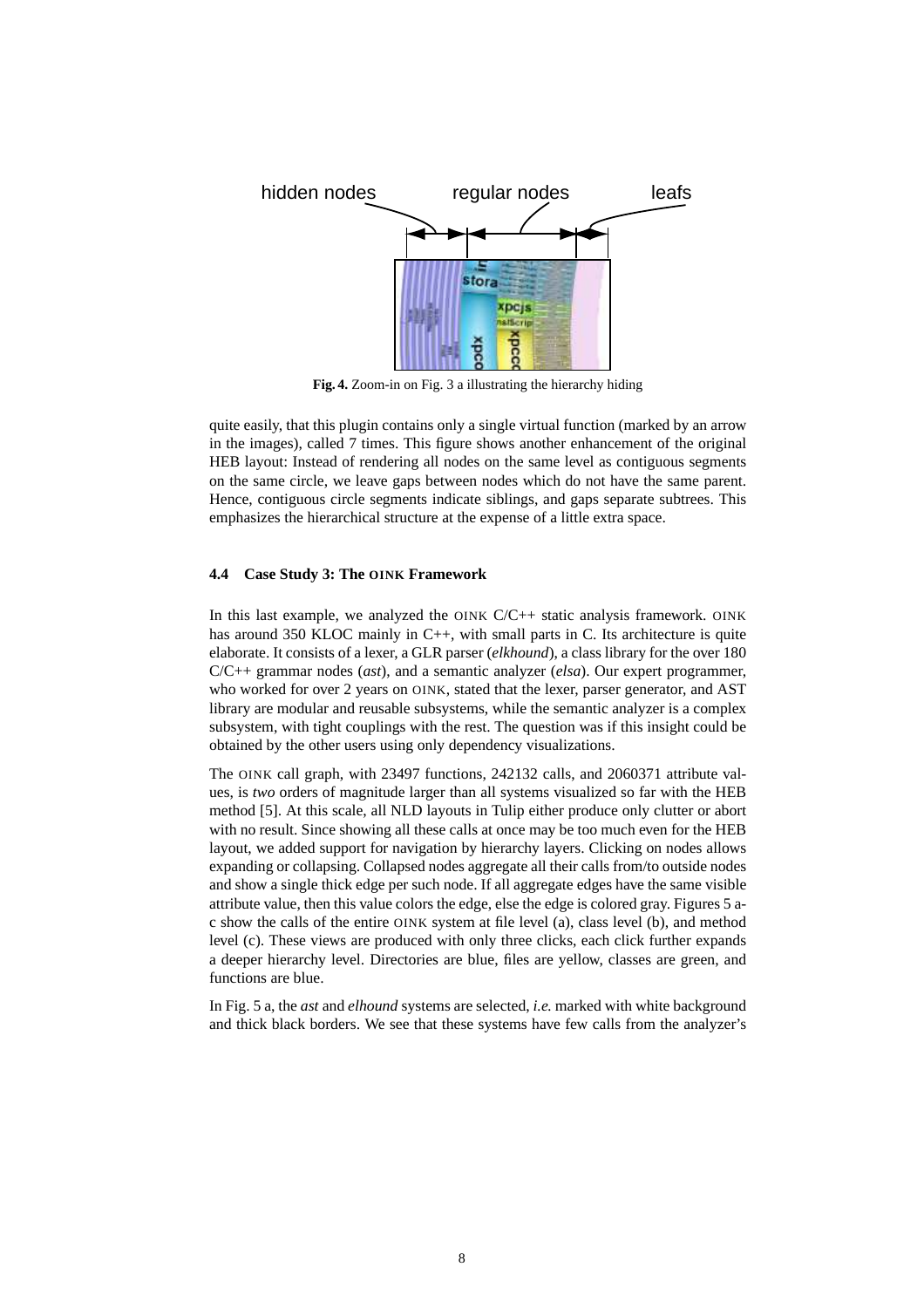

**Fig. 5.** OINK framework: multilevel visualization of calls on the level of files (a), classes (b), and functions (c); Main semantic analysis subsystems: the scoping environment (d), variables (e), and template analysis code (f). Selected subsystems are shown in black

core, *elsa*. This indicates a good separation of these three subsystems. Fig. 5 b shows the entire system one level deeper, *i.e.* at class level. The innermost ring is predominantly blue, which means function definitions (blue) are contained in implementation files. The few green spots denote private implementation classes, which are thus only sparsely used. Fig. 5 c zooms one level deeper, showing all functions. As there are more functions than available pixels, we chose to render those involved in relations with the selected nodes, and render the remainder in gray (see Fig. 4 for a detail zoom-in of Fig. 3 a). These are shown in green on the inner circle in Fig. 5 c. Here, we see that, although the selected subsystems *ast* and *elkhound* have strong internal cohesion (many self edges), they communicate only weakly with the system's core (*elsa*). This is a good modularity sign.

Figure 5 c also shows the relative sizes of OINK's components. Files containing many functions occupy a larger part of the circular layout. These are files of the semantic analyzer: the scoping environment (cc\_scope.cc), the template analyzer (template.cc), and the type system (variable, cc type.cc). To analyze how modular the semantic analyzer is, we select its components by clicking (see Fig. 5 d-f). We see that these are large and also have more outward connections than the *ast* and *elkhound* subsystems - compare the amount of green segments on the innermost ring and number of edges in Figs. 5 d-f with those in Fig. 5 c. This correlates with the expert programmer's insight: the *ast* and *elkhound* systems are modular, but the semantic analyzer (half of OINK) is not modular.

Finally, to assess the polymorphism of OINK, we use edge coloring. In Fig. 5, red denotes static function calls, and blue denotes virtual calls. We see quite few virtual calls - in line with the OINK design documentation, which stresses minimal use of virtuals for optimal performance.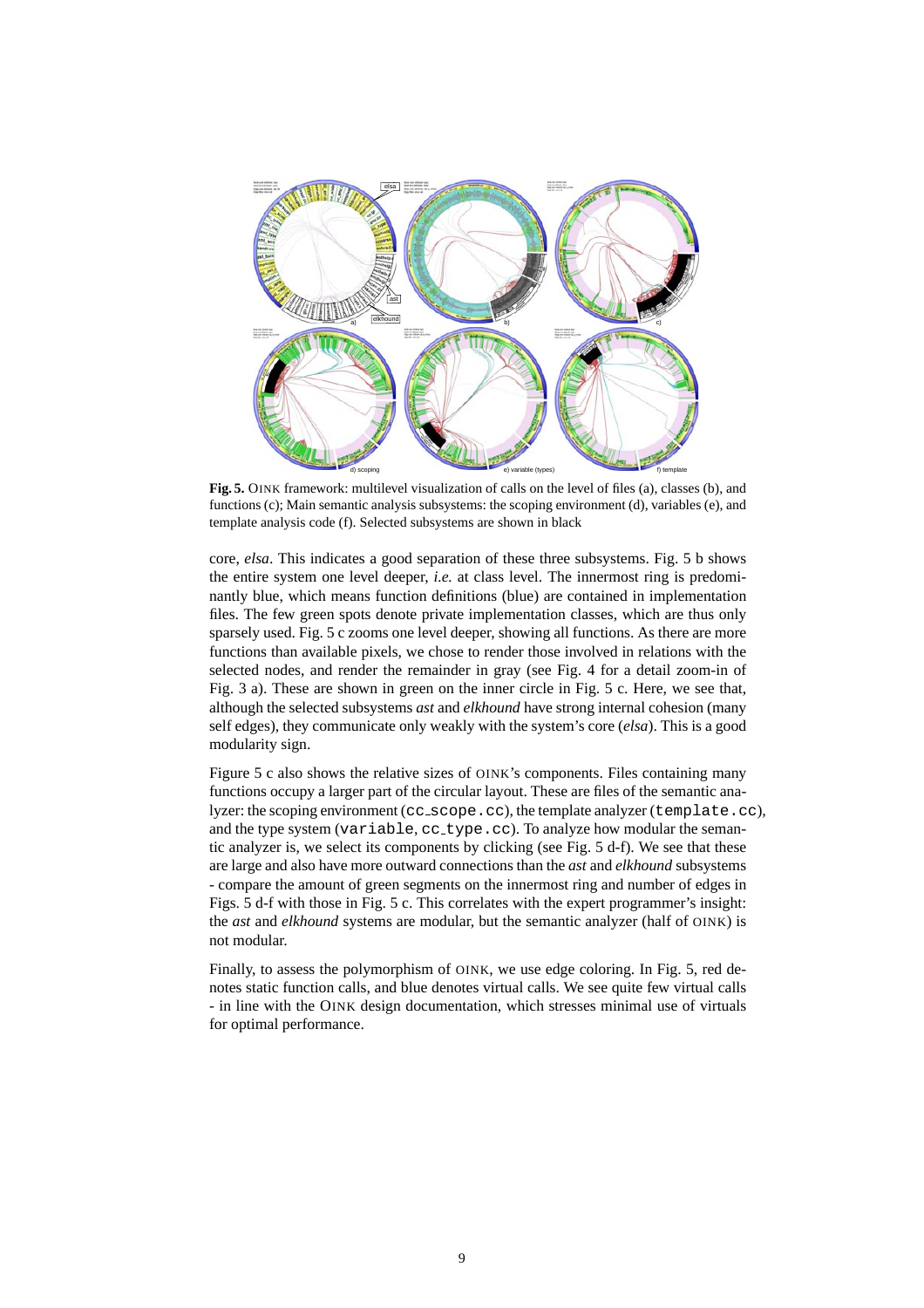#### **4.5 Discussion**

**Usability comparison** We distilled several points from the reports of the five users in this study. All users strongly agreed that the HEB layout is vastly superior to nodelink diagrams (NLDs) for compound graphs larger than a few hundred nodes, for all considered tasks, since:

- 1. HEBs show more data on the same amount of screen space
- 2. edges in HEBs are much less cluttered
- 3. hiding/showing nodes changes HEB layouts less than NLDs
- 4. the circular layout draws parent nodes naturally larger
- 5. HEBs show more node labels with less clutter than NLDs
- 6. HEB layouts are near-real-time, while some NLDs take long to compute

However, some advantages of NLDs were mentioned too:

- 1. NLDs allow more freedom in manual layout editing
- 2. NLDs make it easier to follow a path than the HEB
- 3. the HEB layout places sometimes unrelated nodes close to each other

For our tasks of interest, the advantages of HEB compensated the advantages of NLDs. Although not rigorously timed, we noticed users of HEBs being 3..5 times faster (1..3 minutes on average) in accomplishing the same task than when using NLDs. The search and select functions of both tools used are comparable in effectiveness and simplicity, so the difference can be attributed to the visualization. For instance, obtaining Figs. 2 or 5 takes around 1.5 minutes and around 10-15 mouse clicks, including data loading. Obtaining a similar image in Tulip takes around 5 minutes. In both cases, we used no custom application presets.

**Threats to validity** For our comparison of visualization methods for call-and-hierarchy data, the following points are important. First, we only compared a limited number of NLD layouts with the HEB layout. Other layouts, *e.g.* SHriMP-like ones, could perform better than those studied here. There are, however, reasons to believe the opposite. SHriMP layouts are effective in showing containment, but do not scale well in number of associations. These tend to occlude the containment drawing, and also are hard to distinguish among themselves [15, 28]. They are effective for top-level architecture views, but not for massive call graphs. Still, we could not test all possible NLD layouts in existence. Selecting Tulip was explicitly done from an end-user perspective: choose a scalable, documented, user-friendly, highly optimized NLD visualization tool, compare it with a HEB implementation sharing the same features, and see which one is better accepted by users.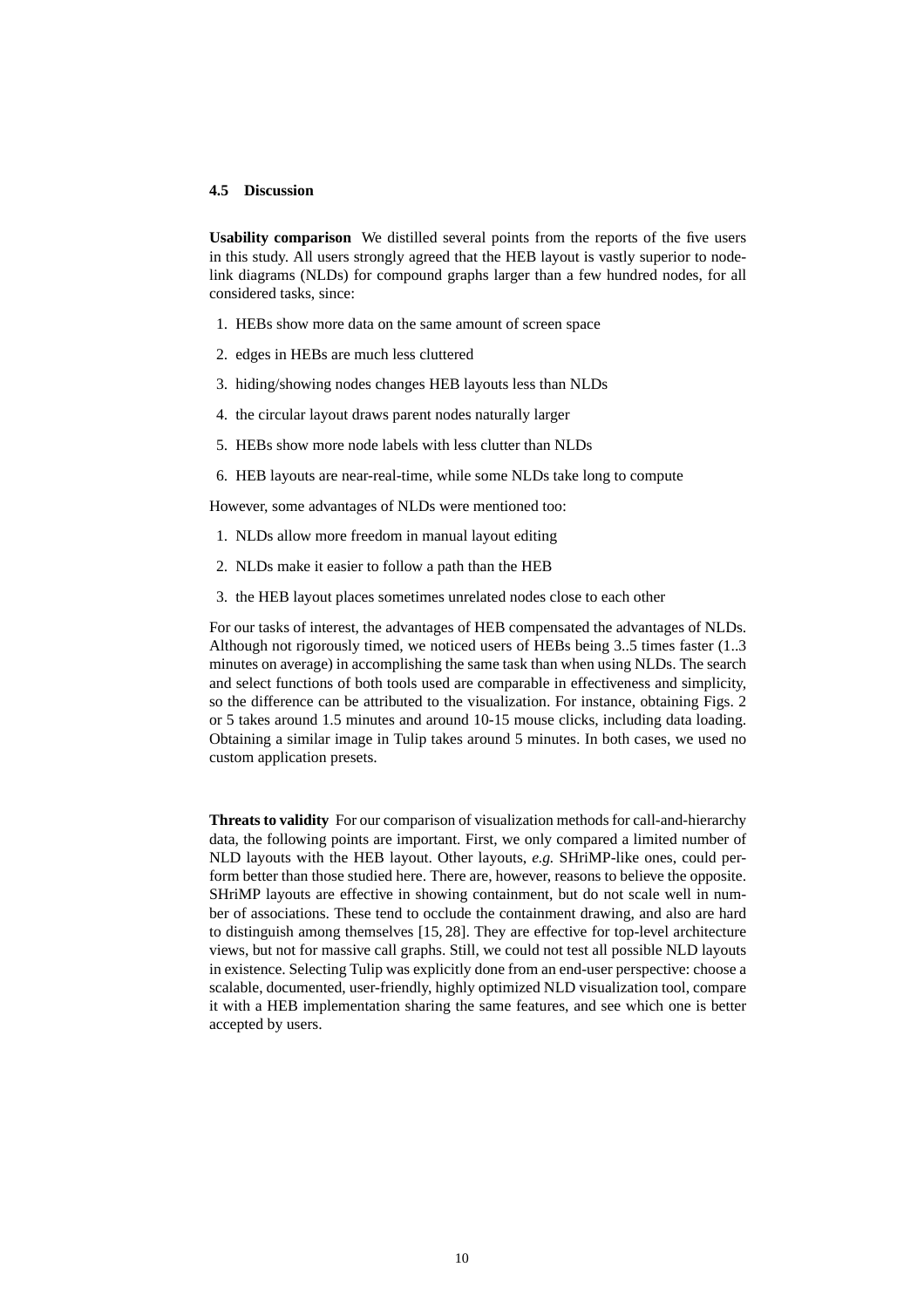#### **4.6 Availability**

The entire toolset, including the C/C+ call-and-hierarchy extractor, the SOLIDSX visualization tool, and the extracted call graphs in Tulip and SQL formats, are available from the authors upon request. Additional components, not discussed here, include plug-ins to automatically extract dependencies from Visual C++ projects and .NET assemblies.

# **5 Conclusions**

We have presented a study that compares the usage of node-link diagram (NLDs) and hierarchical edge bundle (HEB) layouts for the visualization of large call-and-hierarchy graphs of software systems. To perform this, we have constructed a fully automatic pipeline for extracting call graphs from C/C++ programs, including a call static analyzer, and an enhanced implementation of the HEB method. Next, we have compared the usability of our HEB implementation with several NLD implementations provided by the Tulip framework. The study points out advantages of the enhanced HEB method for typical comprehension tasks involving call-and-hierarchy data, and demonstrates the applicability of such methods for the understanding of large, real-world, programs.

We are currently extending our call-and-hierarchy visualization to additional data kinds. *e.g.* class hierarchies, usage of types, and data flow, as well as visualizing multiple attributes in a single view, *e.g.* static type information, type matching, and source code metrics. It is also interesting to study how some of the perceived advantages of NLD layouts could be merged with the HEB views to obtain a visualization that combines the benefits of both methods.

# **References**

- 1. D. Auber. The Tulip graph visualization framework. www.tulip.org, 2009.
- 2. I. Baxter, C. Pidgeon, and M. Mehlich. DMS: Program transformations for practical scalable software evolution. In *Proc. ICSE*, pages 625–634, 2004.
- 3. F. Bertault and M. Miller. An algorithm for drawing compound graphs. In *Proc. Graph Drawing*, page 197204, 1999.
- 4. M. L. Collard, H. H. Kagdi, and J. I. Maletic. An XML-based lightweight C++ fact extractor. In *Proc. IWPC*, pages 134–143. IEEE Press, 2003.
- 5. B. Cornelissen, D. Holten, A. Zaidman, L. Moonen, J. van Wijk, and A. van Deursen. Understanding execution traces using massive sequence and circular bundle views. In *Proc. ICPC*, pages 49–58. IEEE, 2007.
- 6. J. D. Fekete, D. Wang, N. Dang, A. Aris, and C. Plaisant. Overlaying graph links on treemaps. In *Proc. InfoVis (poster)*, page 8283, 2003.
- 7. R. Ferenc, I. Siket, , and T. Gyimothy. Extracting facts from open source software. In ´ *Proc. ICSM*, 2004.
- 8. A. Frick, A. Ludwig, and H. Mehldau. A fast adaptive layout algorithm for undirected graphs. In *Proc. DIMACS'94*, pages 388–403. Springer LNCS, 1994.